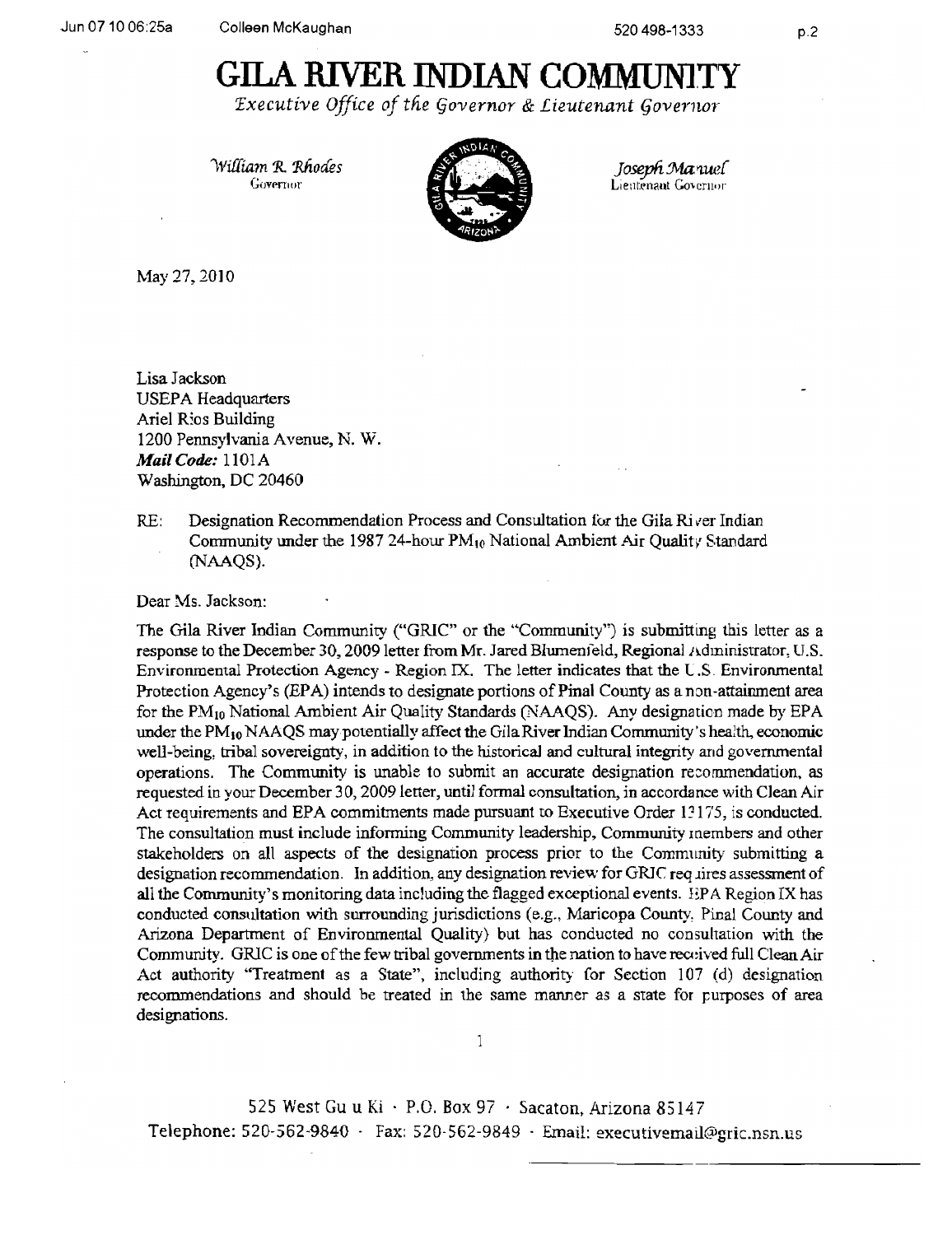The northern third of the Community was designated non-attainment for particulate matters when Maricopa County was designated in the 1970's. GRIC was not consulted and was not provided an opportunity to comment on the boundary of the non-attainment area at that time. Establishment of the Maricopa County non-attainment area for  $PM_{10}$ , created a cross jurisdictional and legal problem because the County and State had no legal or jurisdictional authority to regulate activities on the Community, but the Community could not develop a non-attainment area plan for that part of the area that covered Community land because the affected Community land was in attainment for  $PM_{10}$ . Through the 8-hour ozone designation process in 2001, EPA corrected this cross jurisdictional/ legal problem as it applied to the ozone NAAQS when it designated GRIC attainment/imclassifiable under the 8-hour ozone standard and made GRIC a separate "Air Quality Control Region" based on the exterior boundaries ofthe Community. EPA has also informed GRIC ofits inten:to recommend that GRIC be designated attainment/unclassifiable for the  $PM_{2.5}$  NAAQS and made a separate Air Quality Control Region based on the exterior boundaries of the Reservation. GRIC has requested that EPA take this same approach under the  $PM_{10}$  designation process and designate GRIC lands a separate "Air Quality Control Region". The Community is a sovereign government and~PA has a trust and legal responsibility to work with GRIC on a government-to-government basis during the designation process and that is the purpose of this request.

During formal consultation, we will oppose the use of data from a separate jurisdiction as a basis for designation. GRIC has a well established monitoring network, an EPA Approved Quality Assurance Project Plan (QAPP). Moreover, the GRIC network is the only Tribal monitoring program to have undergone and passed a full systems audit from EPA, Region IX. The GRlC Alr Program submits all the data collected to the EPA AQS data base after validation. Thus, giverl the robust GRlC ambient air quality data base for  $PM_{10}$ , there is no reason for EPA to rely on data from off-Community monitors as the basis for determining the designation status for GIUC lands.

Also, during consultation, we will note that EPA Region IX monitoring personne: have been working with ADEQ personnel on the evaluation process for data sets flagged by ADEQ as exceptional events. EPA Region IX has indicated that the ADEQ data sets being evaluated as potential exceptional events will be used as a basis for approving or disapproving data flagged as exceptional events by GRIC. This approach is unacceptable to the Community. The GRIC Air Program has flagged a limited number of data sets as exceptional events (high wind episodes 20 miles per hour or greater) over the past three years. To date, EPA has not responded to the data sutmissions flagged as exceptional events by GRIC. Section 107(d) of the Clean Air Act requires that GRIC be treated in the same manner as a state for the purposes of designations. This includes evaluating GRIC's air quality monitoring data, including data flagged as exceptional events, separate:y from the State of Arizona and surrounding jurisdictions. In addition, EPA has not fully explained what type of data and support information is needed to allow EPA Region lX monitoring staff to validate GRIC exceptional events. Since the designation status ofGRIC lands is completely based on the outcome of the exceptional events validation process, EPA Region IX should provide this information and work with GRIC Air Program personnel to ensure the correct data is provided.

In conclusion, the Gila River Indian Community cannot submit a designation  $r$  ecommendation for the  $PM_{10}$  NAAQS at this time because formal consultation with EPA on the designation process